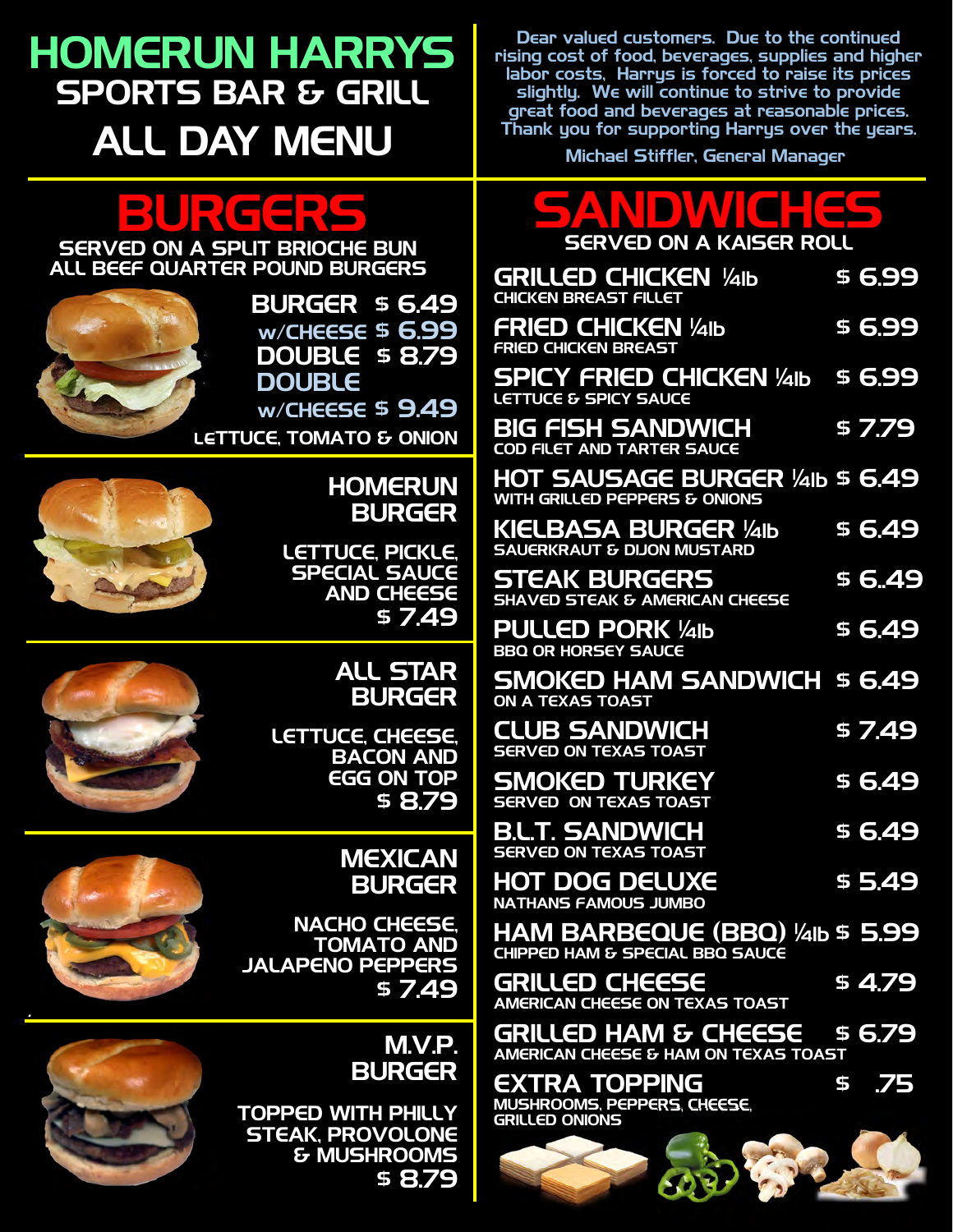## SOUPS / SALADS MADE FRESH TO ORDER



#### GARDEN CHEF SALAD

 LETTUCE, TOMATO, PEPPERS, CUCUMBERS, OLIVES, HAM, SALAMI, EGG & CHEESE

\$ 8.99

### GRILLED or FRIED CHICKEN SALAD

TOPPED WITH CHICKEN BREAST STRIPS

FRIED SHRIMP

\$ 8.99

**SALAD** TOPPED WITH



FRIED GULF SHRIMP \$ 8.99 STEAK SALAD

 TOPPED WITH GRILLED STEAK \$ 8.99

> PGH SALAD WITH ADDED FRIES \$ 9.99

### BUFFALO CHICKEN SALAD \$ 9.59 GARDEN SALAD WITH EGG \$ 6.29

TOSSED SALAD SMALL \$ 3.99

#### AVAILABLE DRESSINGS

 ITALIAN, RANCH, THOUSAND ISLAND, HONEY MUSTARD, BLUE CHEESE, BALSAMIC VINAIGRETTE, FRENCH

SOUPS (TOMATO / OF THE DAY) \$ 2.79

| <b>FOUNTAIN</b>                                                                             | 16 0Z 20 0Z 24 0Z    |                |
|---------------------------------------------------------------------------------------------|----------------------|----------------|
| <b>SODAS</b>                                                                                | \$1.79 \$2.19 \$2.59 |                |
| PEPSI, DIET PEPSI, MOUNTAIN DEW, SIERRA MIST,<br><b>GINGER ALE, ICED TEA</b>                |                      |                |
| <b>JUICE</b>                                                                                | \$2.75 \$3.25 \$3.75 |                |
| <b>SODA IZOZ CANS</b>                                                                       |                      | 51.49          |
| PEPSI, DIET PEPSI, SLICE, ROOT BEER, LEMONADE,<br>ICED TEA, CHEROKEE RED, DR. PEPPER, JUICE |                      |                |
| <b>BOTTLED WATER</b>                                                                        |                      | <b>\$1.29</b>  |
| <b>BEER 6 PACK (IGOZ) CANS TO GO</b>                                                        |                      | \$15.75        |
| <b>6 PACK (I20Z) BOTTLES TO GO</b>                                                          |                      | <b>\$16.75</b> |

6 PACK (12OZ) BOTTLES IMPORTS \$19. 75

# I PIETITI ZERS

| WITH DIPPING SAUCE                                                                            |                                                                                                                                                                                                                                                                      |  |  |
|-----------------------------------------------------------------------------------------------|----------------------------------------------------------------------------------------------------------------------------------------------------------------------------------------------------------------------------------------------------------------------|--|--|
|                                                                                               | REG LARGE                                                                                                                                                                                                                                                            |  |  |
|                                                                                               |                                                                                                                                                                                                                                                                      |  |  |
|                                                                                               |                                                                                                                                                                                                                                                                      |  |  |
| <b>CHICKEN TENDERS</b>                                                                        | \$7.79                                                                                                                                                                                                                                                               |  |  |
| <b>BREADED BUTTERFLIED SHRIMP</b>                                                             | \$7.79                                                                                                                                                                                                                                                               |  |  |
| WITH BUTTER AND FRIED ONIONS                                                                  | \$7.29                                                                                                                                                                                                                                                               |  |  |
| <b>BREADED STICKS WITH MARINARA SAUCE</b>                                                     | \$7.29                                                                                                                                                                                                                                                               |  |  |
|                                                                                               | \$ 6.29                                                                                                                                                                                                                                                              |  |  |
|                                                                                               | \$8.79                                                                                                                                                                                                                                                               |  |  |
|                                                                                               | \$7.79                                                                                                                                                                                                                                                               |  |  |
| JALAPENO POPPERS<br>DEEP FRIED WITH CHEDDAR CHEESE                                            | \$7.29                                                                                                                                                                                                                                                               |  |  |
| <b>CHEESE MIX, BACON, SOUR CREAM</b>                                                          | \$7.29                                                                                                                                                                                                                                                               |  |  |
| APPETIZER PLATTER                                                                             | \$14.79                                                                                                                                                                                                                                                              |  |  |
| MAC & CHEESE BITES                                                                            | \$7.29                                                                                                                                                                                                                                                               |  |  |
| FRIED CHEESE STICKS                                                                           | \$7.29                                                                                                                                                                                                                                                               |  |  |
|                                                                                               | \$5.99                                                                                                                                                                                                                                                               |  |  |
| ONION. TOMATOES. & OLIVES<br>$+51.79$<br>+ \$2.99                                             |                                                                                                                                                                                                                                                                      |  |  |
| BUTTERED POPCORN                                                                              | \$ 3.00                                                                                                                                                                                                                                                              |  |  |
| STADIUM PRETZEL                                                                               | \$3.00                                                                                                                                                                                                                                                               |  |  |
|                                                                                               | .75<br>\$                                                                                                                                                                                                                                                            |  |  |
| HONEY MUSTARD, BARBEQUE, NACHO CHEESE, MANGO,<br>HOT BARBEQUE, GENERAL TSO'S, GARLIC PARMESAN |                                                                                                                                                                                                                                                                      |  |  |
| REG                                                                                           | <b>LRG</b>                                                                                                                                                                                                                                                           |  |  |
|                                                                                               | \$4.79                                                                                                                                                                                                                                                               |  |  |
| \$4.49                                                                                        | \$5.99                                                                                                                                                                                                                                                               |  |  |
| \$5.29                                                                                        | \$7.29                                                                                                                                                                                                                                                               |  |  |
| \$ 4.99                                                                                       | \$6.49                                                                                                                                                                                                                                                               |  |  |
| 99.4 \$                                                                                       | \$ 6.79                                                                                                                                                                                                                                                              |  |  |
|                                                                                               | \$8.29 \$14.79<br>(BUFFALO \ BREADED \ BONELESS)<br>CHEESE, ONIONS & PEPPERS<br>WINGS, ONION RINGS, CHEESE STICKS, SHRIMP<br>FRIED ZUCCHINI & MAC N CHEESE BITES<br><b>UPGRADE TO LOADED - LETTUCE,</b><br>RANCH, BUFFALO (MILD/HOT), HOT CHILI, TERIYAKI,<br>\$3.29 |  |  |

TATOR TOTS \$3.79 \$5.29 CHEESE TOTS \$4.79 \$6.29 LOADED TOTS \$ 6.29 \$ 7.79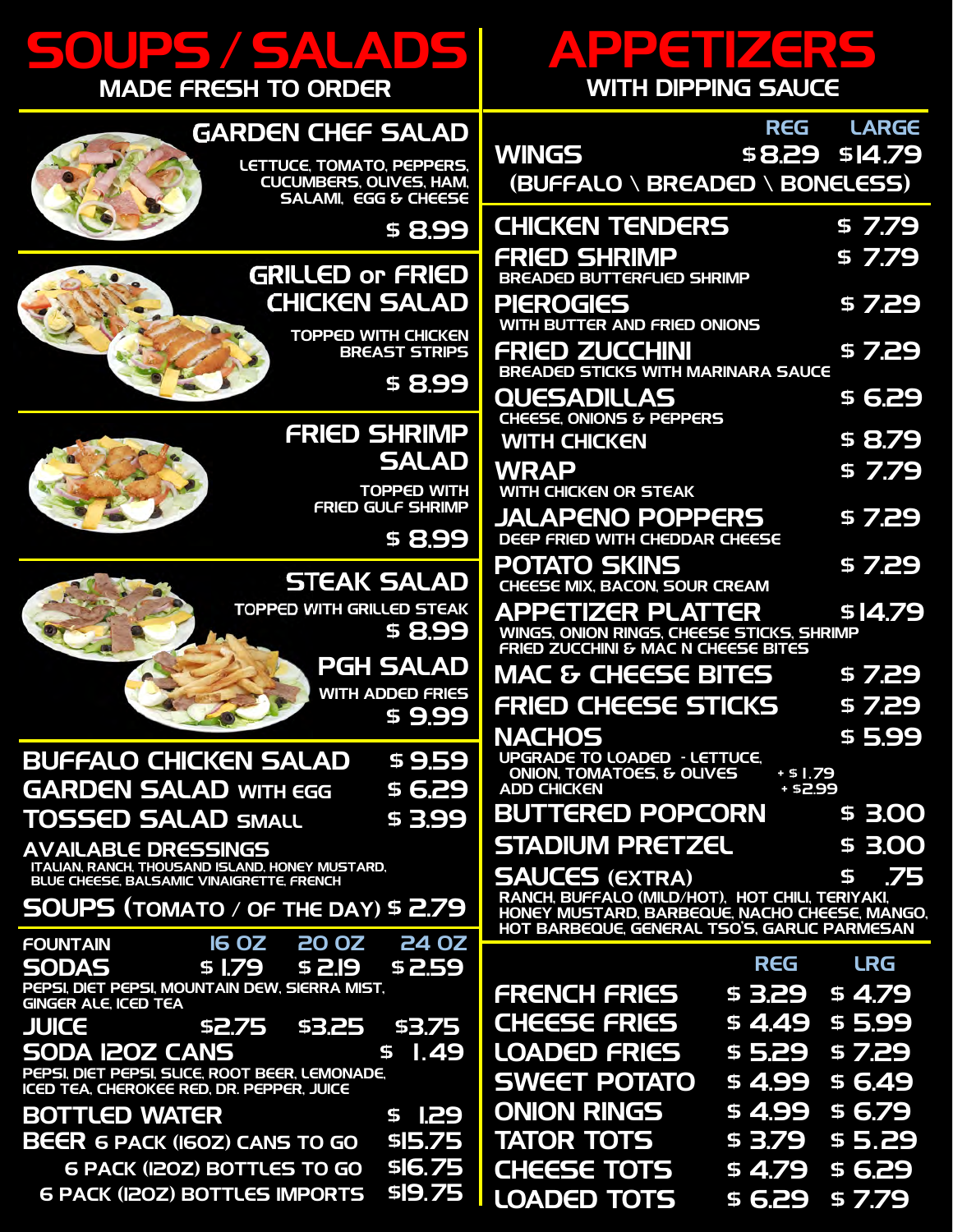

REGULAR OR THIN CRUST HAND TOSSED MADE FROM SCRATCH BAKED IN A STONE OVEN



.

#### CHEESE PIZZA

MARINARA OR WHITE SAUCE ORIGINAL ITALIAN

9" \$7.49 / 12" \$10.49 / 16" \$13.49

#### **MARGARITA** PIZZA

 WHITE SAUCE, CHEESE & TOMATO

9" \$7.79 / 12" \$11.29 / 16" \$14.79

### MEAT LOVERS PIZZA

CHOICE OF ANY THREE MEATS

10" \$10.49 / 14" \$15.49 / 18" \$19.49

#### BUFFALO CHICKEN PIZZA

 BUFFALO SAUCE, **CHEESE AND** DICED CHICKEN BREAST

12" \$13.79 / 16" \$19.49

#### **SUPREME** PIZZA

 PEPPERS, ONIONS, SAUSAGE, OLIVES MUSHROOMS, PEPPERONI

9" \$10.49 / 12" \$13.49 / 16" \$18.49

### TOPPINGS

9" \$1.49 / 12" \$2.29 / 16" \$2.99

PEPPERONI, SAUSAGE, SALAMI, PEPPERS, MUSHROOMS, ONIONS, HAM, BANANA PEPPERS, SAUSAGE, OLIVES, GREEN PEPPPERS

ADD STEAK 9" \$1.59 / 12" \$2.99 / 16" \$5.79

# HOAGIES / PASTA

#### MADE FRESH, OVEN TOASTED HOAGIES. OUR HOAGIES ARE WIDER & BETTER THAN OTHERS

| <b>STEAK HOAGIE</b><br><b>SHAVED STEAK, CHEESE,</b><br><b>LETTUCE, TOMATO, MAYO</b>            | <b>HALF</b><br><b>WHOLE</b> | \$7.49<br>\$IB.49               |
|------------------------------------------------------------------------------------------------|-----------------------------|---------------------------------|
| <b>GODFATHER</b><br><b>STEAK, AMERICAN CHEESE.</b><br><b>BANANA PEPPERS, ONIONS</b>            | <b>HALF</b><br><b>WHOLE</b> | \$7.49<br><u>s 13.49</u>        |
| <b>HOT SAUSAGE</b><br><b>MODA NOSTRA HOT SAUSAGE.</b><br><b>GRILLED ONIONS &amp; PEPPERS</b>   | <b>HALF</b><br><b>WHOLE</b> | \$7.49<br>\$ 13.49              |
| <b>MEATBALL</b><br><b>MAMAS MEATBALLS, CHEESE,</b><br><b>AND MARINARA SAUCE</b>                | <b>HALF</b><br><b>WHOLE</b> | \$7.49<br>\$13.49               |
| <b>ITALIAN HOAGIE</b><br><b>HAM, SALAMI, PEPPERONI,</b><br>PROVOLONE, LETTUCE, TOMATO          | <b>HALF</b><br><b>WHOLE</b> | \$7.49<br>\$ 13.49              |
| PHILLY CHEESESTEAK<br>PHILLY STEAK, CHEESE,<br>PEPPERS & ONIONS                                | <b>HALF</b><br><b>WHOLE</b> | \$7.49<br><b>\$13.49</b>        |
| <b>AL PACINO</b><br><b>HAM, BACON, CHEESE.,</b><br><b>PEPPERS &amp; ONIONS</b>                 | <b>HALF</b><br><b>WHOLE</b> | \$7.49<br><u>s 13.49</u>        |
| <b>BUFFALO CHICKEN</b><br><b>FRIED CHICKEN BREAST.</b><br><b>CHEESE &amp; BUFFALO SAUCE</b>    | <b>HALF</b><br><b>WHOLE</b> | \$7.49<br><b>\$13.49</b>        |
| <b>CHICKEN PARMASEAN</b><br><b>FRIED CHICKEN BREAST,</b><br><b>CHEESE &amp; MARINARA SAUCE</b> | <b>HALF</b><br><b>WHOLE</b> | \$7.49<br>\$ 13.49              |
| <b>PEPPERONI ROLL LARGE</b>                                                                    |                             | 6.29<br>\$                      |
| EXTRA MEAT<br><b>EXTRA MEAT</b>                                                                | <b>HALF</b><br><b>WHOLE</b> | 1.75<br>\$<br><b>3.50</b><br>\$ |
| <b>EXTRA CHEESE</b><br><b>EXTRA CHEESE</b>                                                     | <b>HALF</b><br><b>WHOLE</b> | .75<br>\$<br><b>I.50</b><br>5   |

#### **PASTA** \$ 7.49

 CASSEROLE BAKED WITH MARINARA, SAUCE, SAUSAGE AND CHEESE, SERVED WITH TOASTED GARLIC BREAD